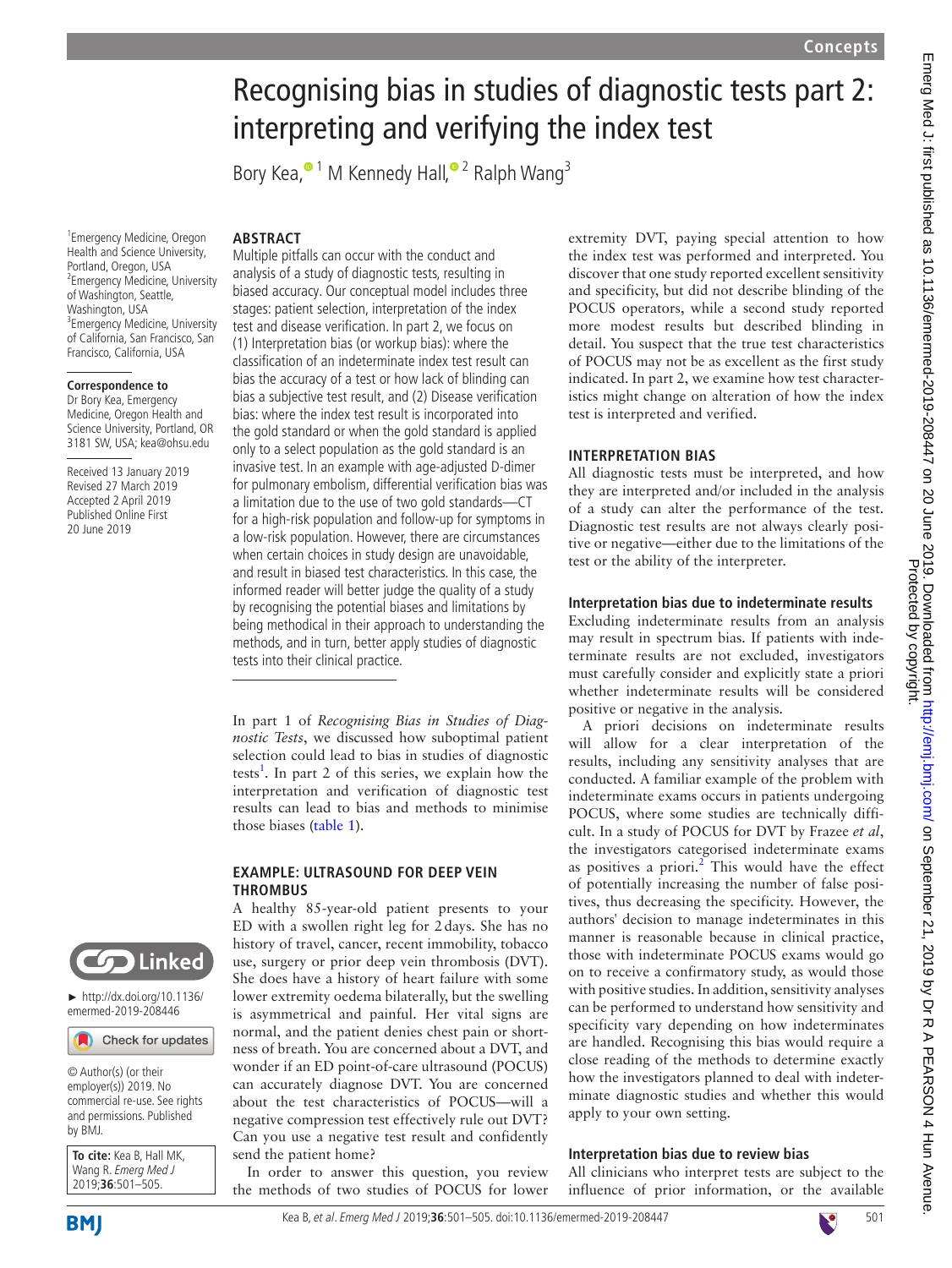<span id="page-1-0"></span>

|                                                   | Table 1 Types of bias introduced through diagnostic testing. Greyed out text denotes the biases discussed in, 'Recognising Bias in Studies of                          |  |  |  |  |
|---------------------------------------------------|------------------------------------------------------------------------------------------------------------------------------------------------------------------------|--|--|--|--|
|                                                   | Diagnostic Tests Part 1: Patient Selection' <sup>1</sup> . Bold text denotes the biases discussed in this manuscript, 'Recognising Bias in Studies of Diagnostic Tests |  |  |  |  |
| Part 2: Interpreting and Verifying the Index Test |                                                                                                                                                                        |  |  |  |  |

|                                                         | Type of bias                                             |                                                        | <b>Recognising bias</b>                                                                             | <b>Effect on accuracy</b>                                                                                                                                    |
|---------------------------------------------------------|----------------------------------------------------------|--------------------------------------------------------|-----------------------------------------------------------------------------------------------------|--------------------------------------------------------------------------------------------------------------------------------------------------------------|
| Part 1: Suboptimal<br>patient selection                 | Partial verification workup or referral bias             |                                                        | included; patients with positive index test are<br>more likely to get the gold standard.            | Only patients tested with the gold standard are Falsely increases sensitivity by lowering the rate of false<br>negatives.                                    |
|                                                         | Spectrum bias through case-control design                |                                                        | Inclusion of 'sickest of the sick' or 'wellest of<br>the well'                                      | Falsely increases sensitivity and specificity.                                                                                                               |
|                                                         | Spectrum bias through dropping<br>indeterminate subjects |                                                        | Ask 'did they describe their method for<br>handling indeterminates?'                                | Falsely increases sensitivity if excluded indeterminates<br>have mild disease. Falsely increases specificity if excluded<br>indeterminates are not diseased. |
|                                                         | Spectrum bias through convenience<br>sampling            |                                                        | Look for screening modality in methods<br>section.                                                  | Falsely elevates sensitivity and specificity when sampling<br>excludes difficult, indeterminate or ambiguous patients.                                       |
| Part 2: Interpreting<br>and verifying the<br>index test | Interpretation                                           | Indeterminate                                          | When indeterminate results are<br>considered dichotomously as positive or<br>negative.              | It can overestimate or underestimate the accuracy<br>of the test depending on how indeterminates are<br>included.                                            |
|                                                         |                                                          | <b>Review</b>                                          | Occurs when the person interpreting the<br>diagnostic test has access to the gold<br>standard test. | Usually falsely increases the sensitivity and specificity<br>of the index test.                                                                              |
|                                                         | <b>Verification</b>                                      | Incorporation                                          | Occurs when the criteria for a gold<br>standard includes the results of the<br>diagnostic test.     | Falsely increases the sensitivity and specificity of the<br>index test.                                                                                      |
|                                                         |                                                          | Double gold<br>standard (differential<br>verification) | or expensive, and is only performed when index test.<br>index test result is positive.              | Occurs when gold standard test is invasive Falsely increases the sensitivity and specificity of the                                                          |

context of the index test (test under study) results. In clinical practice, imaging orders often require reason for exam information, which provide radiologists with the context of the image they will interpret. In most cases, this is beneficial to the interpreter in such a way that they can be more observant of the findings, and improve their diagnostic accuracy—such as an acute fracture diagnosis due to the knowledge of new pain at the concordant location compared with the interpretation of an age-indeterminate fracture or artefact as the radiologist is unaware of acute pain and trauma to the area. Thus, the subjective components can influence the interpretation of a diagnostic test.

In studies of diagnostic tests, review bias can occur when the interpreter of an index test is unblinded to whether the patient received the gold standard (verification test) or its results. Consider this imaginary study where a new diagnostic test, CT coronary angiography (CTCA), is being compared with traditional invasive coronary angiograms (ICAs) (gold standard) for coronary artery disease burden. If the adjudicator of the CTCA results has access to the final ICA results, they may potentially alter their interpretation of the index test to agree with the results of the gold standard—increasing agreement between their interpretation and the gold standard results, thus falsely increasing the sensitivity and specificity of the CTCA. Blinding is key to minimising review bias.

## **Disease verification**

Disease verification allows the investigator to determine if the disease is present or absent in the study participants. In studies of diagnostic tests, participants should receive both the index test and the gold standard test, which verifies the presence of absence of disease. The gold standard test often consists of an expensive or invasive procedure, or expert case review. Bias may occur if the gold standard is applied only to a subset of the cohort or includes the interpretation of the index test as part of the gold standard.<sup>[3](#page-3-2)</sup> However, in certain circumstances, it may be unethical and/or infeasible to perform an invasive test to verify a disease state in all participants.

## **Disease verification due to differential verification**

Despite the similarities in terminology, *partial verification* and *differential verification* cause bias through different mechanisms. *Partial verification bias* applies when participants with a positive index test are more likely to receive the gold standard (eg, positive electrokardiogram (EKG) stress test patients undergo coronary catheterisation) and only those who receive the gold standard are included in the patient population. This enriches the study population with true positives causing a bias towards increased sensitivity. *Differential verification bias*, also known as double gold standard bias, occurs when all patients are verified but more than one gold standard is used—such that two gold standards classify the presence of disease differently.<sup>3</sup> This often occurs when the gold standard test is invasive or expensive and is only performed when the index test result is positive. For example, the positive-test group receives an immediate invasive imaging study to determine if disease is present or not, while the negative-test group receives a 3-month follow-up appointment and is assessed according to symptoms.

Reconsider our initial 85-year-old female patient, and instead of presenting with leg swelling, she presents with shortness of breath, cough and some pleuritic chest pain for more than 8hours. Because of the shortness of breath and pleuritic chest pain, you are concerned about an acute pulmonary embolism (PE). Of course, you would like to avoid unnecessary CT, especially one that requires contrast in an older patient.

After risk-stratification with the Wells' Criteria for Pulmo-nary Embolism,<sup>[4](#page-3-3)</sup> you determine that a D-dimer test (rather than immediate CT) is appropriate. The test comes back at 750  $\mu$ g/L, which is marked 'abnormal result'. You are aware that the D-dimer test has excellent sensitivity but poor specificity, in part because D-dimer is elevated in older patients—not necessarily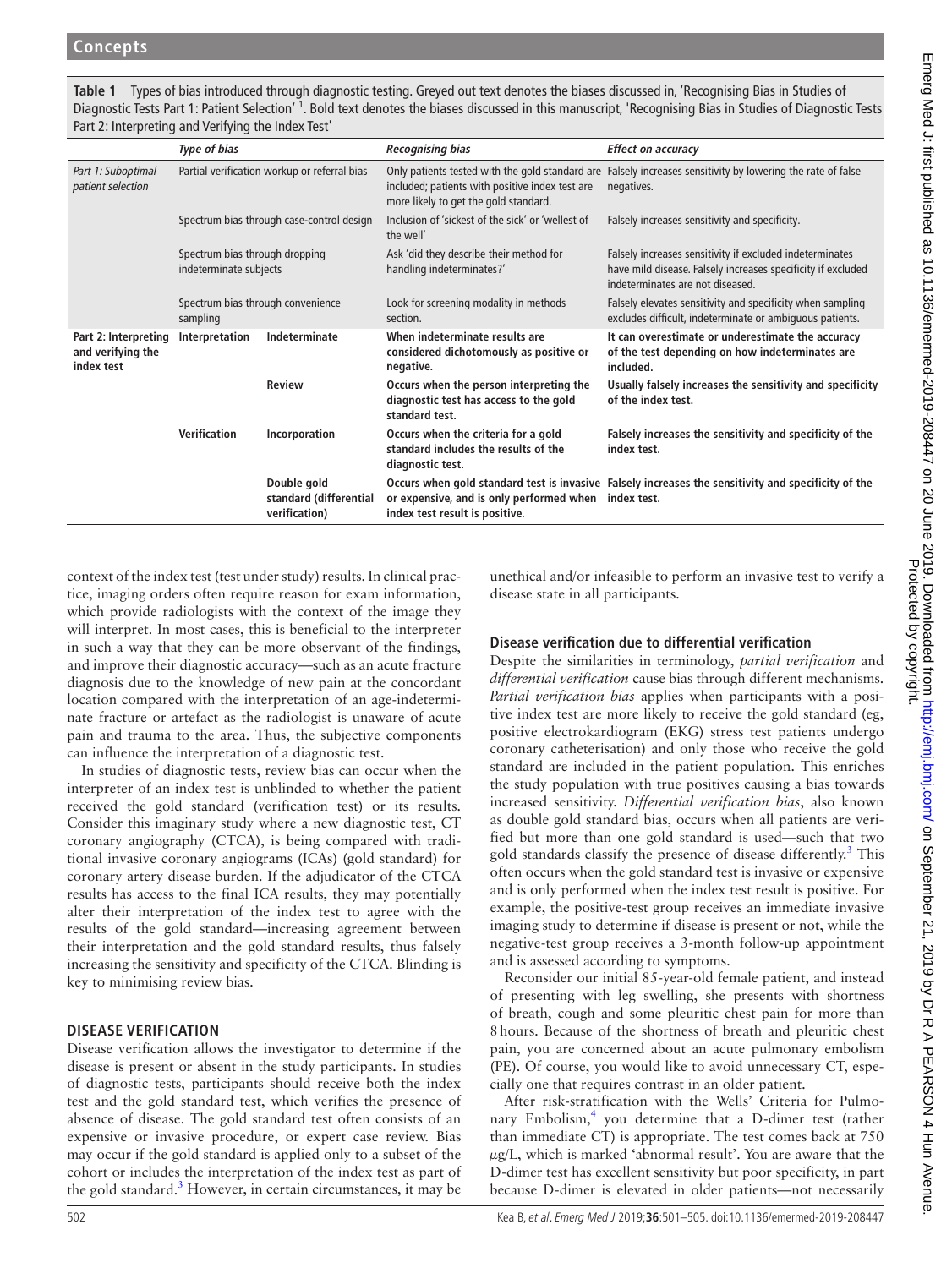

<span id="page-2-0"></span>Figure 1 The STARD checklist on patient selection.<sup>10</sup> This checklist is a subsection of the entire STARD checklist. Within the Patient Sampling subsection, item 3 refers to, 'Describe the study population: the inclusion and exclusion criteria and the settings and locations where the data were collected' and item 4 refers to, 'Describe participant recruitment: was this based on presenting symptoms, results from previous tests, or the fact that the participants had received the index tests or the reference standard?'.

due to PE. You recently read the American College of Emergency Physicians' clinical policies for acute  $PE$ , which suggested that clinicians could use an age-adjusted D-dimer result to change the testing threshold required to exclude the diagnosis of acute PE in low-risk to intermediate-risk patients older than 50 years without missing cases of PE. Can this be applied to your patient? The answer to this question depends on the validity of the age-adjusted D-dimer studies.

The age-adjusted D-dimer for PE Study<sup>[6](#page-3-5)</sup> is a classic example of how differential verification bias can affect the test characteristics of the index tests. The investigators recognised the potential for false positivity in older patients, and an age-adjusted D-dimer cut-off could increase the specificity for PE and safely reduce unnecessary CT imaging. The index test was the simplified, revised Geneva Score<sup>478</sup> or Wells Score and D-dimer test.<sup>[4 8](#page-3-3)</sup> A D-dimer test was performed for those with low/ intermediate risk, and if the D-dimer test result was negative (below the threshold), they did not receive a CT. Instead, they received follow-up at 3 months. Those with high-risk scores, or a positive D-dimer test (above the threshold) proceeded to CT pulmonary angiography (CTPA). This strategy is typical of studies validating a diagnostic strategy for PE, as it would be unethical to order CT scans for low-risk participants. As a result of this diagnostic strategy, there were two gold standards. The low-risk/negative D-dimer cohort received observation/follow-up, versus the high-risk cohort received CTPA. CTPA is more likely to identify small subsegmental PEs, which might be missed by follow-up (as they had no clinically significant symptoms) and result in different classification in disease status. In the cohort with follow-up alone (without CTPA), the sensitivity and negative predictive value of the risk scores

with negative D-dimer test result will be falsely raised (due to unknown incidence of missed clinically insignificant PEs). The investigators chose to report the incidence of missed PE as the primary outcome, or 1−NPV. In the low-risk group, this is calculated by those who had PE on follow-up. Ultimately, this was a well-conducted study, and although at risk of bias, there are ethical pragmatic considerations that would prevent all participants undergoing an invasive verification test when D-dimer test results are lower than a testing threshold that would require additional imaging. In clinical practice, one should keep in mind that the rate of missed PE in low-risk patients is based on follow-up.

## **Incorporation bias**

In studies in which disease is adjudicated by experts (including chart review), incorportation bias might affect study results. This occurs when the index test results are included in the adjudication process. Incorporation bias falsely results in elevated sensitivity and specificity.

In a recent study where high-sensitivity troponin T (hsTnT) was the index test, $9$  the authors describe the gold standard determination of myocardial infarction as: 'An independent clinical events committee (CEC), made up of 2 cardiologists and one emergency physician, adjudicated the acute myocardial infarction (AMI) diagnosis for each patient per the Third Universal Definition of AMI criteria. The CEC had access to all clinical data (including the local troponin assay results) but was blinded to hsTnT… results and the local diagnosis.' If the CEC (gold standard: expert panel) was not blinded to the hsTnT results, circular reasoning would have resulted whereby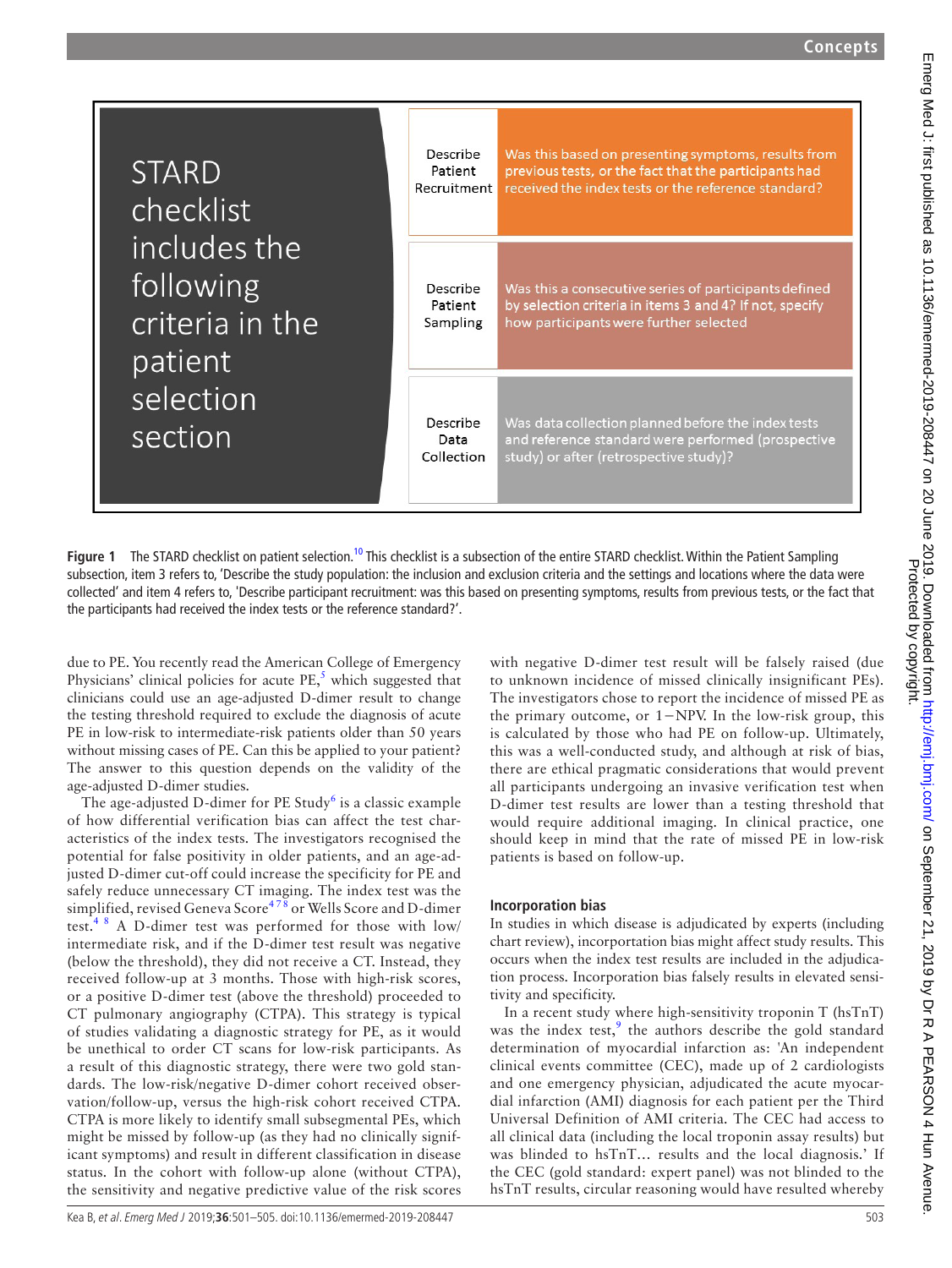## **Concepts**



<span id="page-3-6"></span>**Figure 2** Recognising biases of studies of diagnostic tests. The different stages of a study of a diagnostic test are prone to certain types of biases.

the expert panel (gold standard) incorporates the index test into their final diagnosis and leads to an overestimation of the test accuracy. Fortunately, they minimised this bias by not including the results of the index test (blinding) in the criteria to establish the diagnosis of AMI. Incorporation bias should be suspected when the gold standard consists of expert medical record review, and the assessors were not blinded to the index test.

Despite their best intentions to minimise incorporation bias, two challenges arise with their blinding, (1) Unknown rise/fall of hsTnT to fulfil the universal definition of AMI. (2) Use of a different troponin assay for the same samples. The results would consequently be collinear (some element of incorporation bias still involved) and a small proportion of patients may not develop a rise/fall using another assay—underestimating the true sensitivity and specificity of the index test. These issues are challenging, highlighting the need for pragmatism when there is no perfect approach. Sensitivity analyses can potentially help evaluate the impact of any assumptions and make a study more robust.

## **How to mitigate bias**

When conducting or evaluating the study of a diagnostic test, the methodology should be considered carefully in order to mitigate potential bias. While investigators may encounter challenges unique to individual studies, they should be familiar with basic methodological principles prior to conducting a study. These principles can be classified in the same categories as we have organised the biases—patient selection, interpretation of the index test and disease verification.

Investigators should seek to include participants who are similar to those in clinical practice. Furthermore, the study cohort should represent the entire spectrum of illness, including those with severe or moderate presentations, and mild symptoms. This can be accomplished by prospectively enrolling consecutive participants from diverse study sites.

The index test should be applied to all participants in the study in a blinded fashion. If the interpreter of the test is not blinded to the results of the gold standard test, then their interpretation of the index test could be influenced. The results of the index test, similarly, should be masked from the assessors of the gold standard.

Finally, investigators should seek to apply the same method of disease verification to all participants in an independent, blinded fashion. Biases may arise if the disease verification is influenced

by the index test, or if there is not a uniform, consistent application of the gold standard. Based on the clinical circumstances, this may not always be feasible.

The Standards for Reporting of Diagnostic Accuracy Studies (STARD) guidelines<sup>[10](#page-4-0)</sup> are a checklist to improve the reporting of methods in studies of diagnostic tests ([figure](#page-2-0) 1). In this way, they help the consumers of medical literature judge the risk of bias by increasing the transparency of how the study was conducted. Furthermore, by understanding STARD guidelines in the planning of their studies, investigators may develop research plans and conduct studies in such a way so as to mitigate sources of bias.

## **Summary**

Multiple pitfalls can occur with the conduct and analysis of a study of diagnostic tests. [Figure](#page-3-6) 2 illustrates the three stages: patient selection, interpretation of the index test and disease verification. In this second part, we focused on (1) Interpretation bias (or workup bias): where the classification of an indeterminate index test result can bias the accuracy of a test or how a priori information can bias a subjective test result. (2) Disease verification bias: where the index test result is incorporated into the gold standard or when the gold standard is applied to only a select population. In an example with age-adjusted D-dimer for PE, differential bias was a limitation due to the use of a double gold standard; however, there are times when certain biases are an acceptable limitation of a study. Nevertheless, the informed reader can better judge the quality of a study by recognising the potential biases and limitations by being methodical in their approach to understanding the methods, and in turn, better apply studies of diagnostic tests into their clinical practice.

**Correction notice** This article has been corrected since it was published Online First. The title of the companion article was updated to Recognising Bias in Studies of Diagnostic Tests Part 1: Patient Selection in table 1 and in the references.

**Contributors** BK, MKH and RW generated the content together. BK wrote the review article, KH edited the article and drafted tables, and RW edited the article and drafted figures and table. All authors have read and approved the manuscript.

**Funding** BK is supported by NHLBI K08 (grant # 1K08HL140105-01).

**Competing interests** BK is the site investigator for Ortho-Clinical Diagnostics. **Patient consent for publication** Not required.

**Provenance and peer review** Not commissioned; externally peer reviewed.

#### **References**

- <span id="page-3-0"></span>1 Hall K. Recognising Bias in Studies of Diagnostic Tests Part 1: Patient Selection. Emerg [Med J](http://dx.doi.org/10.1136/emermed-2019-208446) 2019;36.
- <span id="page-3-1"></span>2 Frazee BW, Snoey ER, Levitt A. Emergency Department compression ultrasound to diagnose proximal deep vein thrombosis. [J Emerg Med](http://dx.doi.org/10.1016/S0736-4679(00)00302-4) 2001;20:107-12.
- <span id="page-3-2"></span>Kohn MA, Carpenter CR, Newman TB. Understanding the direction of bias in studies of diagnostic test accuracy. [Acad Emerg Med](http://dx.doi.org/10.1111/acem.12255) 2013;20:1194–206.
- <span id="page-3-3"></span>4 Wells PS, Anderson DR, Rodger M, et al. Excluding pulmonary embolism at the bedside without diagnostic imaging: management of patients with suspected pulmonary embolism presenting to the emergency department by using a simple clinical model and d-dimer. [Ann Intern Med](http://dx.doi.org/10.7326/0003-4819-135-2-200107170-00010) 2001;135:98–107.
- <span id="page-3-4"></span>5 Wolf SJ, Hahn SA, Nentwich LM, et al. Clinical Policy: Critical Issues in the Evaluation and Management of Adult Patients Presenting to the Emergency Department With Suspected Acute Venous Thromboembolic Disease. [Ann Emerg](http://dx.doi.org/10.1016/j.annemergmed.2018.03.006)  [Med](http://dx.doi.org/10.1016/j.annemergmed.2018.03.006) 2018;71:e59–e109.
- <span id="page-3-5"></span>6 Righini M, Van Es J, Den Exter PL, et al. Age-adjusted D-dimer cutoff levels to rule out pulmonary embolism: the ADJUST-PE study. [JAMA](http://dx.doi.org/10.1001/jama.2014.2135) 2014;311:1117–24.
- 7 Le Gal G, Righini M, Roy PM, et al. Prediction of pulmonary embolism in the emergency department: the revised Geneva score. [Ann Intern Med](http://dx.doi.org/10.7326/0003-4819-144-3-200602070-00004) 2006;144:165–71.
- 8 Wells PS, Anderson DR, Rodger M, et al. Derivation of a simple clinical model to categorize patients probability of pulmonary embolism: increasing the models utility with the SimpliRED D-dimer. [Thromb Haemost](http://www.ncbi.nlm.nih.gov/pubmed/10744147) 2000;83:416–20.